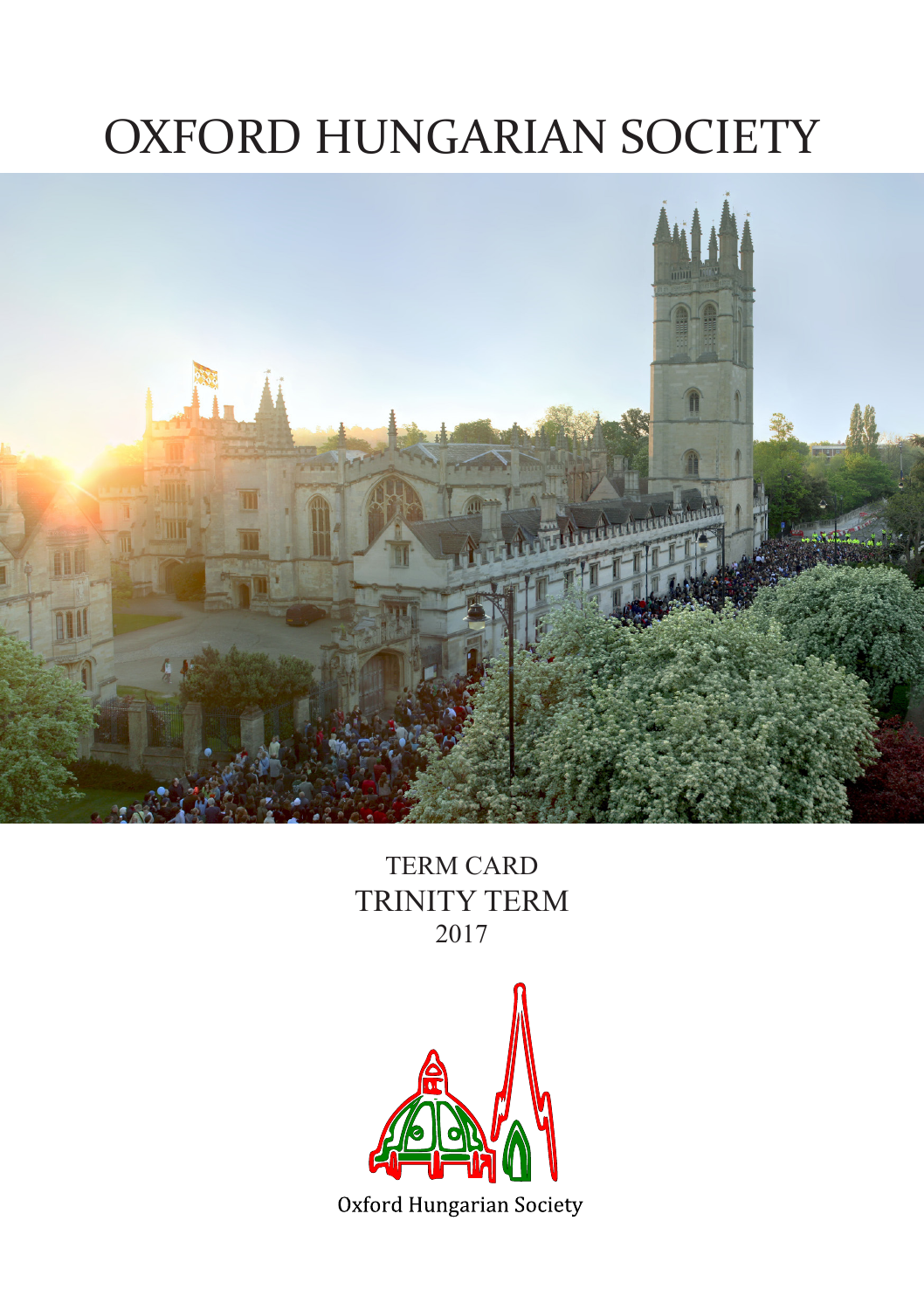#### *Film Night: The Ambassador to Bern (A berni követ)*

A fictional account of the 1958 attack against the Hungarian embassy in Bern. Based on a true story set in the aftermath of the 1956 Hungarian revolution, directed by Attila Szász (with English subtitles).

**Week 2 (May 5th)** Buttery, Wolfson College / 8 pm

#### *Evening of Hungarian Folk Dancing*

A great chance for everyone to have fun and explore the unique tradition of Hungarian folk dance and music. The event will be led by Tamás Ferencz, a graduate of the Hungarian Dance Academy. Folk dance events held by Tamás have been very popular across the UK.

#### **Week 3 (May 12th)** Buttery, Wolfson College / 8 pm

*Chasing the Double Eagle*

*Reflections on the Physical and Psychological Archaeology of Habsburg Rule* **Peter Pulzer**

Prof Pulzer is Gladstone Professor Emeritus of Government at All Souls College and the author of numerous works on Central European history. The talk will focus on the idea that while Empires are on the whole exploitative and wicked, what they leave behind can be beneficial and interesting.

**Week 4 (May 19th)** Harris Seminar Room, Oriel College / 8 pm

# *Translating From Hungarian: My First Fifty Years*

#### **Peter Sherwood**

Peter Sherwood was born in Hungary and moved to the UK in 1957. A writer, editor, translator and lexicographer, he has taught at universities in both the UK and the US. His translations include works by Noémi Szécsi and Miklós Vámos, and he will be talking to us about his very varied experiences.



**PLEASE NOTE** The first three events will be hosted in the Buttery of Wolfson College. The following four will take place in the Harris Seminar Room in Oriel College.

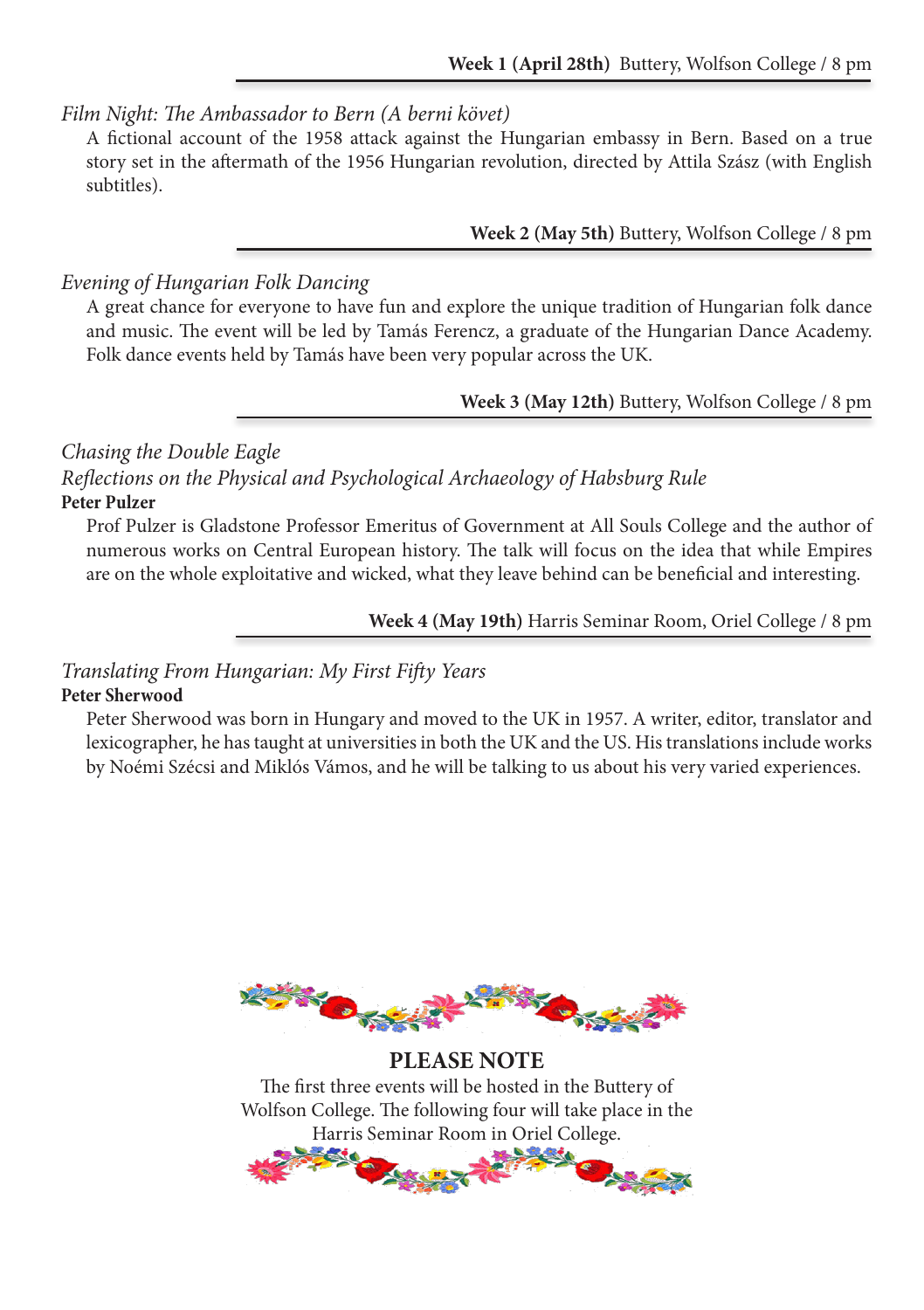# *Polar Exploration: North and South*

## **Bryan Cain**

Barely mentioning the important, but overly well-known, stories of Scott, Shackelton, and Franklin, this presentation sketches the entire history of exploration around the North and South Poles from its beginning until late in the 20th century. Yes, Hungary figures in this story!

Bryan Cain is a retired academic who has never been within a thousand miles of either Pole.

## **Week 6 (June 2nd)** Harris Seminar Room, Oriel College / 8 pm

# *Austro-Hungarian Soldiers in a Post-Austro-Hungarian World* **Adam Luptak (Oriel College)**

Adam, from Bratislava, Slovakia, is a DPhil student in History at Oriel College. In his talk, which stems from his doctoral research, he will discuss the topic of veterans of the Great War in interbellum Czechoslovak society.

**Week 7 (June 9th)** Harris Seminar Room, Oriel College / 8 pm

# *MRI Wars - Attack of the Fat*

# **Ferenc Emil Mózes (St Cross College)**

MRI is a painless, non-invasive and safe way of taking pictures of the inside of the human body. However, an evil plot has been set up by metabolites and minerals to undermine the power of MRI scanners and provide poor images. Will a physicist win the battle and bring balance to the Force? Ferenc is a DPhil student in magnetic resonance physics in the Division of Cardiovascular Medicine.